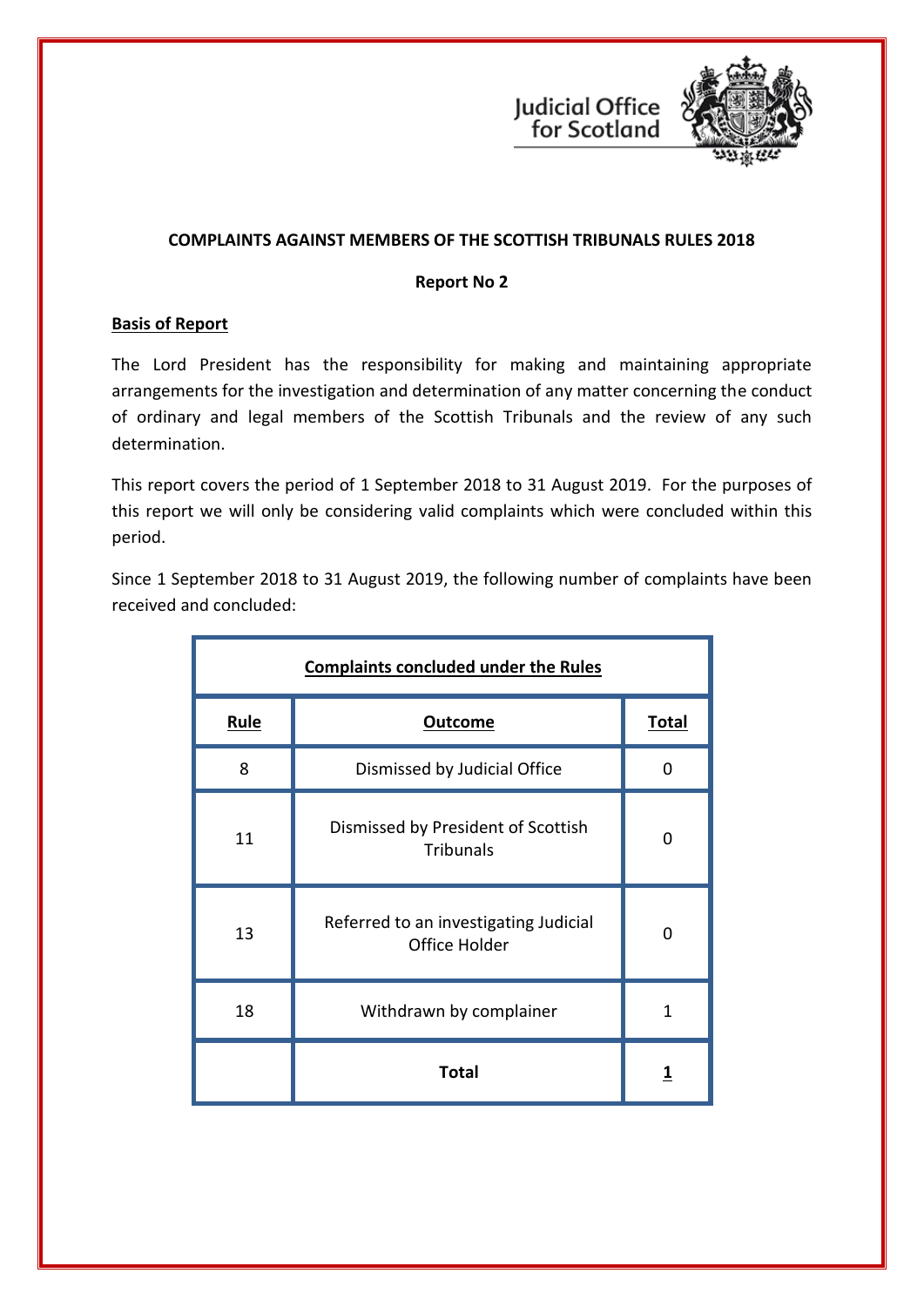



## **Dismissed by Judicial Office**

**Rule 8:** The JOS concluded no complaints under Rule 8 in this reporting period.

## **Dismissed by President of Scottish Tribunals**

**Rule 11:** The JOS concluded no complaints under Rule 11 in this reporting period.

#### **Referred to an Investigating Judicial Office Holder**

In this reporting period, no complaints were referred to an Investigating Judicial Office Holder for investigation and concluded.

#### **Withdrawn by Complainer**

**Rule 18:** 1 complaint was treated as withdrawn by the complainer during this reporting period. The complainer withdrew their complaint after reviewing our complaints guidance.

# **Outstanding Complaints**

As of 1 September 2019, there is currently 1 complaint under consideration. This complaint is currently being investigated by an investigating Judicial Office Holder.

A copy of the Rules and associated guidance can be found on our website: [http://www.scotland-judiciary.org.uk/75/0/Complaints-About-Members-of-the-Scottish-](http://www.scotland-judiciary.org.uk/75/0/Complaints-About-Members-of-the-Scottish-Tribunals)**[Tribunals](http://www.scotland-judiciary.org.uk/75/0/Complaints-About-Members-of-the-Scottish-Tribunals)** 

# **Mental Health Tribunal for Scotland**

Whilst the Rules are in place only for those tribunal members that have transferred into the new structure, the Mental Health Tribunal for Scotland has developed an interim procedure whereby they are following a similar style of complaint rules.

The President of MHTS has appointed the Judicial Office to manage the administration of complaints against their members until the formal transfer into the new structure.